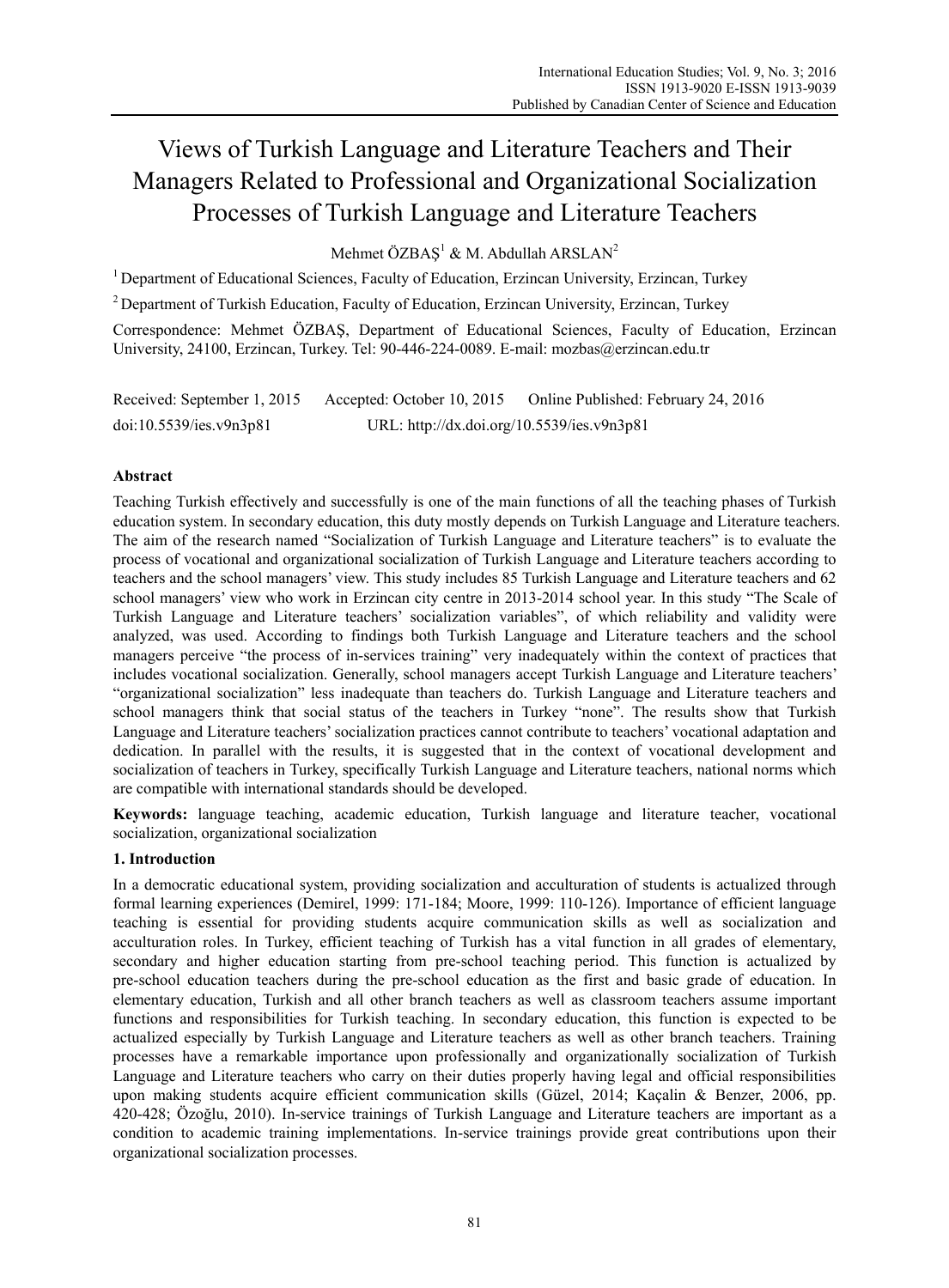## *1.1 Problem Status*

One of the most important efficiency indicators in terms of language teaching in democratic education systems is to provide students acquire functional literacy skills. Functional literacy indicators in terms of Turkish can be classified as acquiring reading, writing, listening and speaking competences, using Turkish efficiently in oral and written communication, and practicing grammar rules. In Turkey, to what extent all secondary education institutions fulfilled their responsibilities upon the efficient use of Turkish have not been adequately revealed through a democratic, transparent and accountable management understanding. Providing the efficient teaching of Turkish both constitutionally and officially is the responsibility of all educational grades from pre-school to higher education (Cetin, 2010, pp. 31-33; Official Gazette, 1973; Official Gazette, 1982). The ones who will accomplish this responsibility in secondary education schools include school management as the leading, Turkish Language and Literature teachers and other branch teachers (Dilidüzgün, 2002, pp. 103-109).

When the educational system in Turkey has been discussed in total, it can be suggested that the basic problem is related to management and teaching. The reason for this problem in terms of education and school management can be explained through not accepting management as a profession that requires academic education in theory-practice integration. The basic reason of problems related to education in terms of students not providing them benefit from educational opportunities and possibilities they need in accordance with social justice. Teacher specific reasons of problems related to education can be explained through disadvantages experienced in academic training, professional and organizational socialization processes (Baki, 2009; Balcı et al., 2012; Ergin, 1977, pp. 1772-1787; Kartal, 2006; Özbaş, 2012; Özbaş & Akbaşlı, 2013). Professional socialization processes of teachers include academic training implementations as the leading and duties related to teaching roles. Organizational socialization of teachers is totally relevant to their professional life they have experienced in educational organizations. Professional and organizational socialization variables in terms of Turkish Language and Literature teachers include their academic training in Arts Faculties or Arts and Science Faculties, in-service training and functional practices (Burgaz & Özbaş, 2013).

In academic training or placement processes to the university training in Turkey, standardized measurement and evaluation approach is adapted instead of alternative practices (except from Fine Arts and Physical Education programs). In this practice, the students who passed Transition to Higher Education Exam (YGS) and Undergraduate Placement Exam (LYS) are directly placed into higher education institutions without any other selection implementation. During the assignment process to teaching, higher education graduation of pre-service teachers is accepted as a pre-condition; and taking the adequate score according to the branch from Public Personnel Selection Examination (KPSS) becomes prominent as the most important factor of achievement. It is clear that administrative implementations related to professional and organizational socialization processes of teachers are fairly questionable and arguable approaches in terms of both academic training in higher education and professional assignment. In theory-practice integrity of teaching profession, perception of teaching as a profession that requires only cognitive but also versatile (affective, behavioral, etc.) competences is obligatory. Teaching is a profession that requires measurement and assessment of pre-service teachers' affective, psychomotor, and socio-cultural qualities. Competence should also be prominent in this profession. In academic training processes of teachers, faculty-school cooperation is essential. To what extent pre-service teachers revealed what they acquired during the academic education process could be determined through faculty-school cooperation (Çalık, 2006; Taşdan & Erdem, 2010). Faculty-school cooperation is inadequate in teacher training system. The researches carried out upon theory-practice coordination level in teacher training system are also inadequate. The implementations related to academic training of teachers, in-service training and organizational socialization factors have an important place among the basic problems educational system in Turkey has (MNE, 2006; Yıldırım et al., 2011).

In Turkey, academic training implementations for Turkish Language and Literature teachers have been dealt at higher education level as well as for all other teachers. At the end of the secondary education process, professional guidance and orientation services started through the secondary education is noticed not to include teaching branches (closing up of Anatolian teacher training high schools) any more (MNE, 2012).

### *1.2 Purpose*

The implementations that will reveal the quality of educational services in general and Turkish teaching in specific terms cannot be evaluated abstracting from the socialization processes of teachers. It is necessary for researches to comprehensively discuss what the factors are that include professional and organizational socialization of Turkish Language and Literature teachers who have the role of Turkish teaching in language and expression courses through literary texts in secondary education schools and high schools. Therefore it was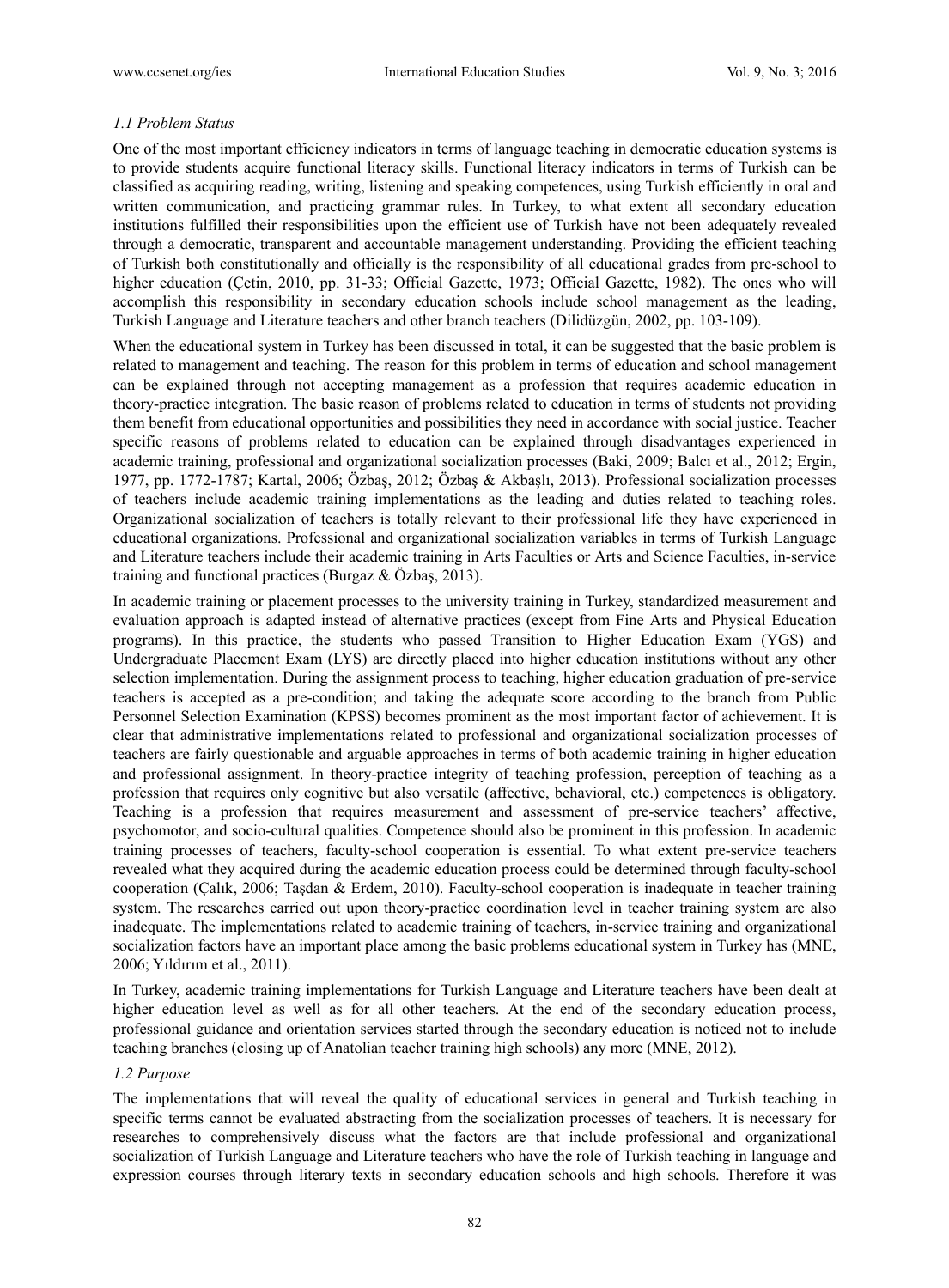aimed in this study to reveal the implementations related to professional and organizational socialization of Turkish Language and Literature teachers carrying on duty in secondary education schools. In accordance with this general purpose, the research problem was expressed as below:

What are the views of Turkish Language and Literature teachers related to professional and organizational socialization of Turkish Language and Literature teachers; is there a statistically significant difference between the views?

## **2. Method**

In this section, research model, sample and population, research scale, how the scale was developed, statistical method and techniques used for data analysis, and factors related to interpreting the data were emphasized.

## *2.1 Research Design*

In this research, it was aimed to analyze academic training implementations in terms of professional socialization processes of Turkish Language and Literature teachers and to evaluate functional experiences within the educational organizations in terms of organizational socialization processes. Views of Turkish Language and Literature teachers, ad managers were asked in the research. The research was a descriptive study in relational screening model quality that aimed to reveal the current status related to professional and organizational socialization of Turkish Language and Literature teachers. The research was tried to have a predictive quality in reference to the current situation. The researches designed in comparative model are the ones in which the measurement of two or more independent variables' effect upon the dependent variable is analyzed (Ferguson & Takane, 2005; Yıldırım & Şimşek, 2011). Screening researches provide opportunities to carry out researches with large groups including more experimental subjects. It is also possible to reveal current situation in an efficient and objective way in screening researches. In screening models, researches do not have any effect upon the independent variables of the research. Such kind of research models can provide opportunities to collect objective data; so that predictive research possibilities can be obtained establishing a link between the current status and its future (Balcı, 2009; Karasar, 2012).

The population of "Turkish Language and Literature Teachers Socialization Scale" included 67 school managers and 92 Turkish Language and Literature teachers carrying on their duties in Central districts of Erzincan province in 2013-2014 academic year. Within the scope of the research, it was aimed to reach all population in terms of both managers and Turkish Language and Literature teachers. During the research process, all managers were reached; however 62 (62/67 = 92.54%) scales were taken back. And 85 (85/92 = 92.39%) scales were taken back from 92 Turkish Language and Literature teachers creating the whole population. In the research, the managers who were asked for their opinions were directors, head assistants of directors and deputy directors carrying on their duties in secondary education schools.

In the research, the scale used by Burgaz and Özbaş (2013) in "Teacher's Professional Socialization Research" was performed after a revision for this research. For that purpose, a pre-implementation including totally 81 managers and Turkish Language and Literature teachers was employed. As result of the statistical analyses upon the pre-implementation data, the scale was determined to have a multi-factor structure including 40 items. Total variance explained by the factors was found to be 38.644%. The variance of the first factor of the scale as "Academic Training of Turkish Language and Literature Teachers" was 9.70%, the variance explained by the second factor of the scale as "In-Service Training of Turkish language and Literature Teachers" was found to be 12.70%, and the variance explained by the third factor of the scale as "Organizational Socialization process of Turkish Language and Literature Teachers" was determined to be 16.25%. Croncbach alpha reliability coefficient for the first factor was .897; it was .907 for the second factor and .930 for the third factor. Explained total variance ratio and alpha reliability coefficients revealed that the scale was possible to be used in the research.

#### *2.2 Data Analysis and Interpretation*

In the research scale, 40 items prepared in five-point Likert type were included. For the analysis of the descriptive data obtained during the research process, arithmetic average (M) and standard deviation (sd) statistics were used; t-test results were benefited for the paired comparisons and one-way ANOVA was performed for the data obtained from two or more independent variables. Multiple comparisons statistics were benefited in order to find the source of the difference between the independent variables. The level of .05 was considered for the level of significance and comparisons.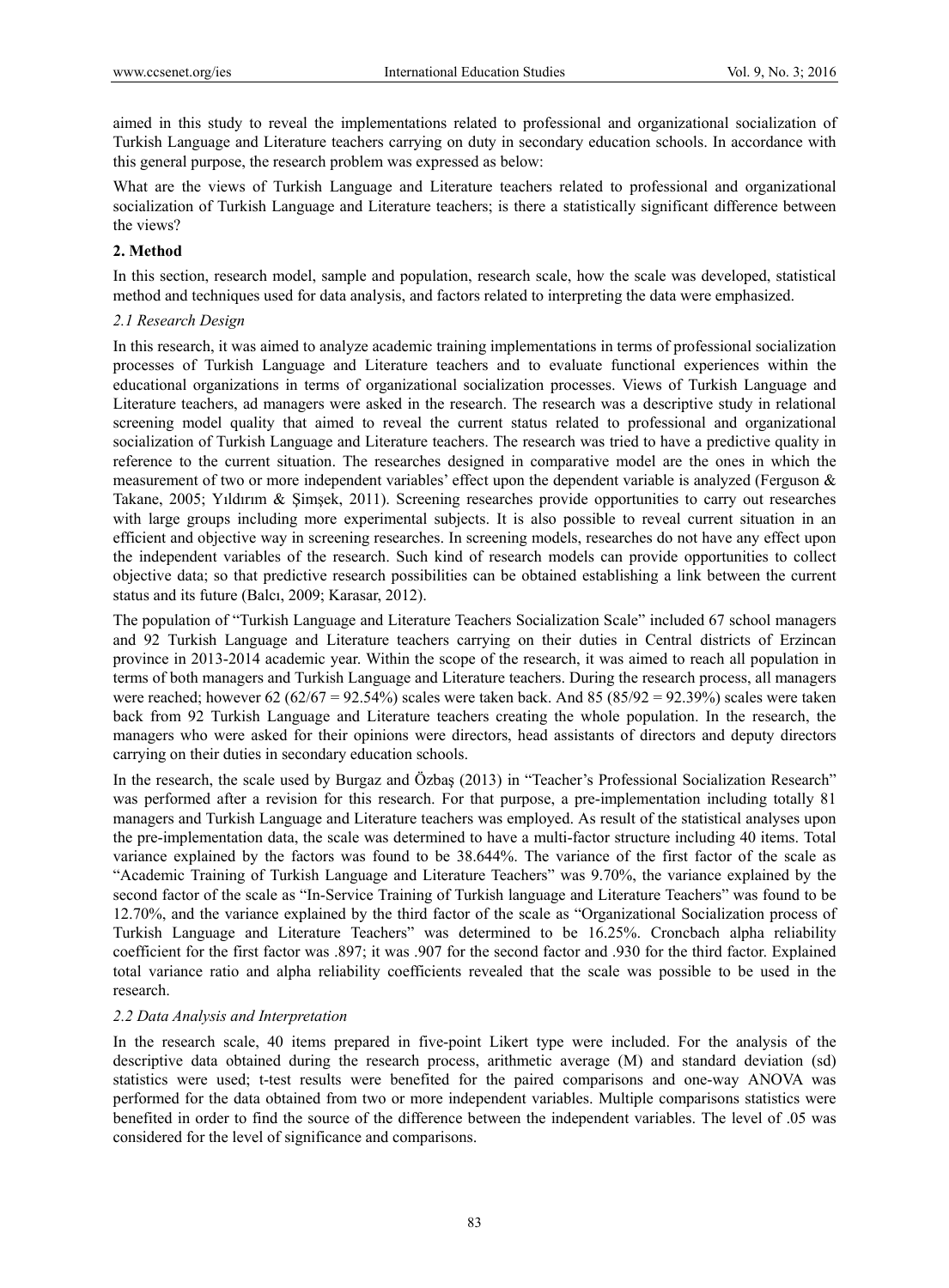### **3. Results**

The research findings were interpreted primarily benefiting from descriptive and subsequently from compared statistical techniques.

## *3.1 Views Related to Professional and Organizational Socialization Processes of Turkish Language and Literature Teachers*

According to the research findings, it was understood that Turkish Language and Literature Teachers considered the level of their academic training as an implementation including their professional socialization at a medium  $(M=2.84)$  level and the implementations related to in-service training at a low  $(M=2.57)$  level. The findings were possible to be interpreted in such a way that Turkish Language and Literature Teachers considered administrative activities related to in-service trainings and academic training processes carried out by universities as inadequate. As could be understood from the findings in this research, there have been several studies emphasizing the inefficiency of academic training implementations carried out by universities. In study and researches, it was emphasized that expected level of Turkish teaching could not be provided in theoretical and practical dimensions (Bıyıklı, 2013; Coşkun, 2006; Çelik, 2011; Demiral, 2006: 297-307; Erdinç, 2002; Karahan, 2014; Karakuş, 2000; Kavcar, 2003; Oğuzertem, 2004; Oğuzkan, 1991). In Table 1, the descriptive data related to academic training process of teachers in terms of their "professional socialization" were presented.

Table 1. Views related to academic training processes of turkish language and literature teachers

|                                                                                                                      | Teacher |                 |    | Manager |  |
|----------------------------------------------------------------------------------------------------------------------|---------|-----------------|----|---------|--|
| Items                                                                                                                | N       | М               | N  | M       |  |
| 1. Versatile training of pre-service teachers in terms of their professional needs                                   |         | 85 2.41         |    | 62 2.58 |  |
| 2. Universities' being educational institutions where teachers are trained in accordance<br>with modern requirements | 85      | 2.47 62 2.59    |    |         |  |
| 3. Lecturer's being a democratic role model for pre-service teachers                                                 |         | 85 2.71 62 2.61 |    |         |  |
| 4. Providing psychologic counseling and guidance support for pre-service teachers at<br>universities                 |         | 85 2.74 62 2.40 |    |         |  |
| 5. Actualizing school practices in faculty-school cooperation                                                        | 85      | 2.87            | 62 | 2.66    |  |

As could be seen in Table 1, universities could not train teachers as professionally versatile (Item 1; M=2.41). According to the managers, the most unsuccessful issue for universities was "not providing psychological counselling and guidance support for pre-service teachers" (Item 4; M=2.40). According to these findings, universities could not prepare pre-service teachers to life as versatile in terms of professional aspects and personal development.

According to the findings obtained from this research, literature teachers considered "in-service training" implementations as the least successful in terms of "not asking the opinions of teachers for efficiency of in-service training" (M=2.16). And managers thought more positively even a little rather than the teachers (M=2.35). On the other hand, managers considered in-service trainings inadequate on "what teachers will be trained in in-service trainings will be decided by supervisors or directors in charge" (M=2.26). On this issue, teachers considered slightly more positive (M=2.57). The item of "providing in-service trainings related to alternative situations in measurement and assessment methods" (M=2.27) had nearly the same inadequacy. Teachers revealed their thoughts on this more positively rather than the managers  $(M=2.47)$ . The reason for teachers to consider aforementioned functions related to training processes more positively could be arisen from their evaluating the implementation only for their individual reasons. The reason for managers to perceive in-service trainings less adequately rather than the teachers could be arisen from their evaluating educational organizations in general on behalf of all teachers at a more comprehensive content.

Turkish Language and Literature Teachers perceived organizational socialization processes at a medium level (M=2.83) as well as academic training processes. This average indicated a fairly low ratio; and revealed that Turkish Language and Literature Teachers perceived organizational socialization implementations at an inadequate level on an integrative basis as well as the academic training processes. And school managers considered academic training processes of Turkish Language and Literature Teachers including their professional socialization at a low medium (M=2.63) level. Managers also considered the in-service training services carried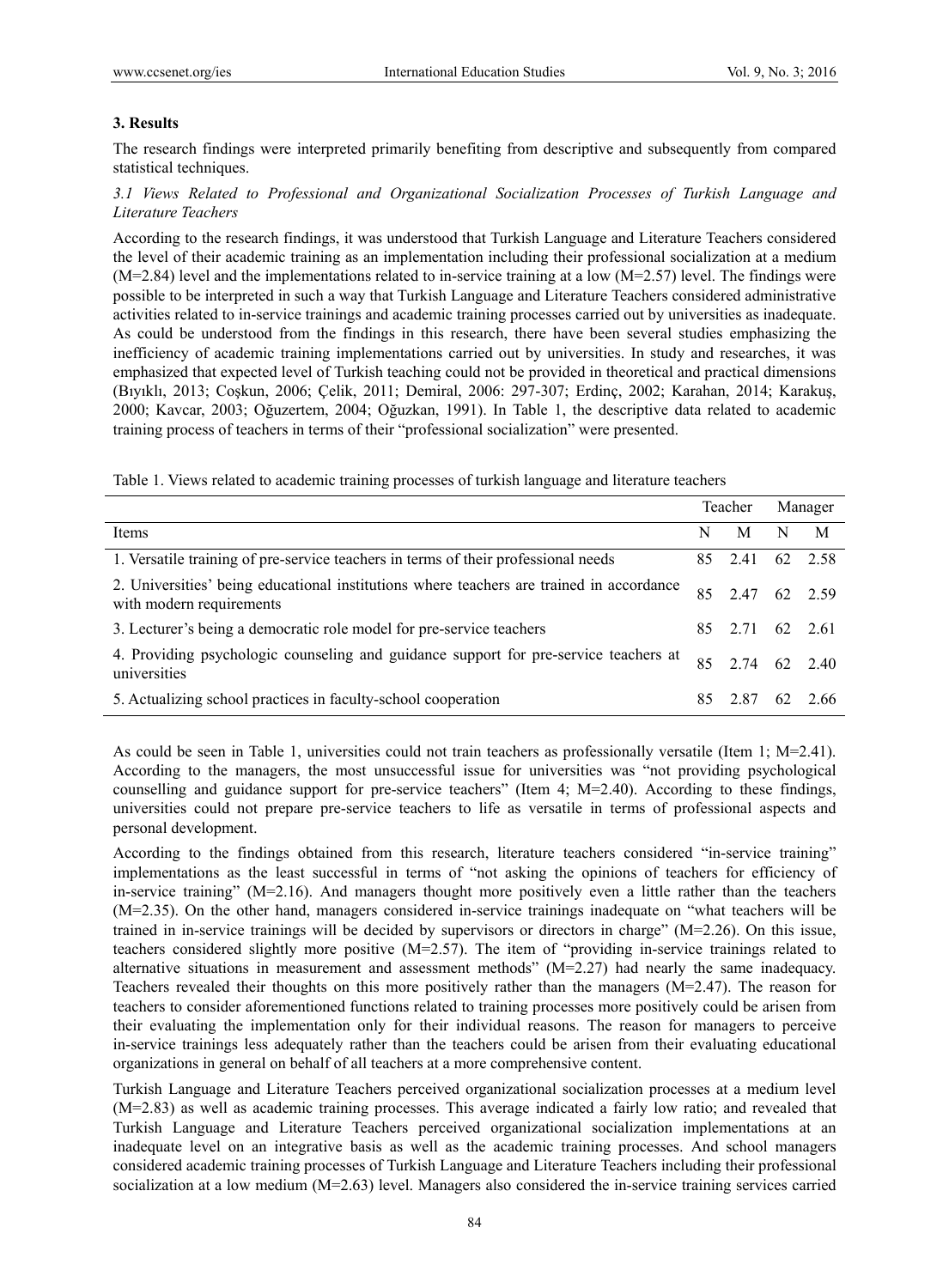out for Turkish Language and Literature Teachers as adequate at a low (M=2.53) level as well as the teachers. These findings can be evaluated in a way that Turkish Language and Literature Teachers and especially managers considered in-service trainings conducted by Ministry of National Education as unsuccessful in total. Managers found organizational socialization implementations of teachers at a fairly inadequate and lower (M=2.59) level rather than the teachers. This finding can be interpreted through a different viewpoint as such that managers considered their own performance as inadequate in terms of organizational socialization of teachers. It was clear that managers' considering in-service training for Turkish Language and Literature Teachers as inadequate was a more remarkable finding. Because whereas teachers evaluated in-service training process on behalf of themselves, managers evaluated the process on behalf of their institutions.

Among the "organizational socialization processes," teachers and managers had the most negative views at an equal level upon "Teaching profession's having the social status it deserves in Turkey" (Teacher M=1.61; Manager M=1.54). Ministry of National Education (MNE) has not regarded the job satisfaction of teachers adequately (Teacher=1.85; Manager=2.01) "MNE's putting new process related to instructional programs into practice asking the views of teachers" (Teacher=1.87; Manager=2.20) was one of the indicators of inadequacy. The view of "Teachers' appointment to a higher assignment and rewarding is not based upon their real performances" was considered as inadequate at an equal (Teacher and Manager M=2.25) level.

It was also noticed that different views of managers were also revealed upon organizational socialization of literature teachers beside the aforementioned negative views. The view of "Teachers carry on their duties as full-time" (Teacher=3.84, Manager=2.83) was expressed by teachers at a high level; however, managers expressed this view as inadequate. In contrast to teachers, managers mentioned that "teachers did not present a full-time performance." Managers also expressed that teachers presented non-peaceful behaviors instead of being agreeable in conflicts. Teachers' committee had the function of a democratic decision-making center (Teacher=3.70; Manager=3.48).

## *3.2 Comparing the Views of Managers and Teachers Related to the Professional and Organizational Socialization Processes of Turkish Language and Literature Teachers*

Teacher and manager perceptions related to professional and organizational socialization processes of Turkish Language and Literature Teachers were compared benefiting from independent sample t-test. As presented in Table 2, significant differences were determined between the views. Literature teachers considered higher education institutions more successful in terms of teacher training implementations rather than the managers. And managers had the perception that teachers were not adequately trained by the universities. This finding can be interpreted in a way that managers considered literature teachers inadequate in terms of special field and pedagogical formation competences.

| Group                                | N M | sd  | df |  |
|--------------------------------------|-----|-----|----|--|
| Teacher 85 2.84 1.08 145 1.256 .002* |     |     |    |  |
| Manager $62$ $2.63$                  |     | .88 |    |  |
| $p<0.05*$ .                          |     |     |    |  |

Table 2. Comparing the views of teachers and managers related to academic training processes of Turkish language and literature teachers

In terms of professional socialization processes of Turkish Language and Literature Teachers, no statistically significant difference between the views was determined according to the independent samples t-test results performed to compare the views of managers and teachers related to in-service training implementations. Because both groups were determined to consider in-service training implementations as inadequate and inefficient (teacher M=2.57; teacher M=2.53). Both literature teachers and school managers found in-service training implementations as adequate at a "low" level. In Table 3, views of Turkish Language and Literature Teachers and managers upon organizational socialization processes of literature teachers were compared.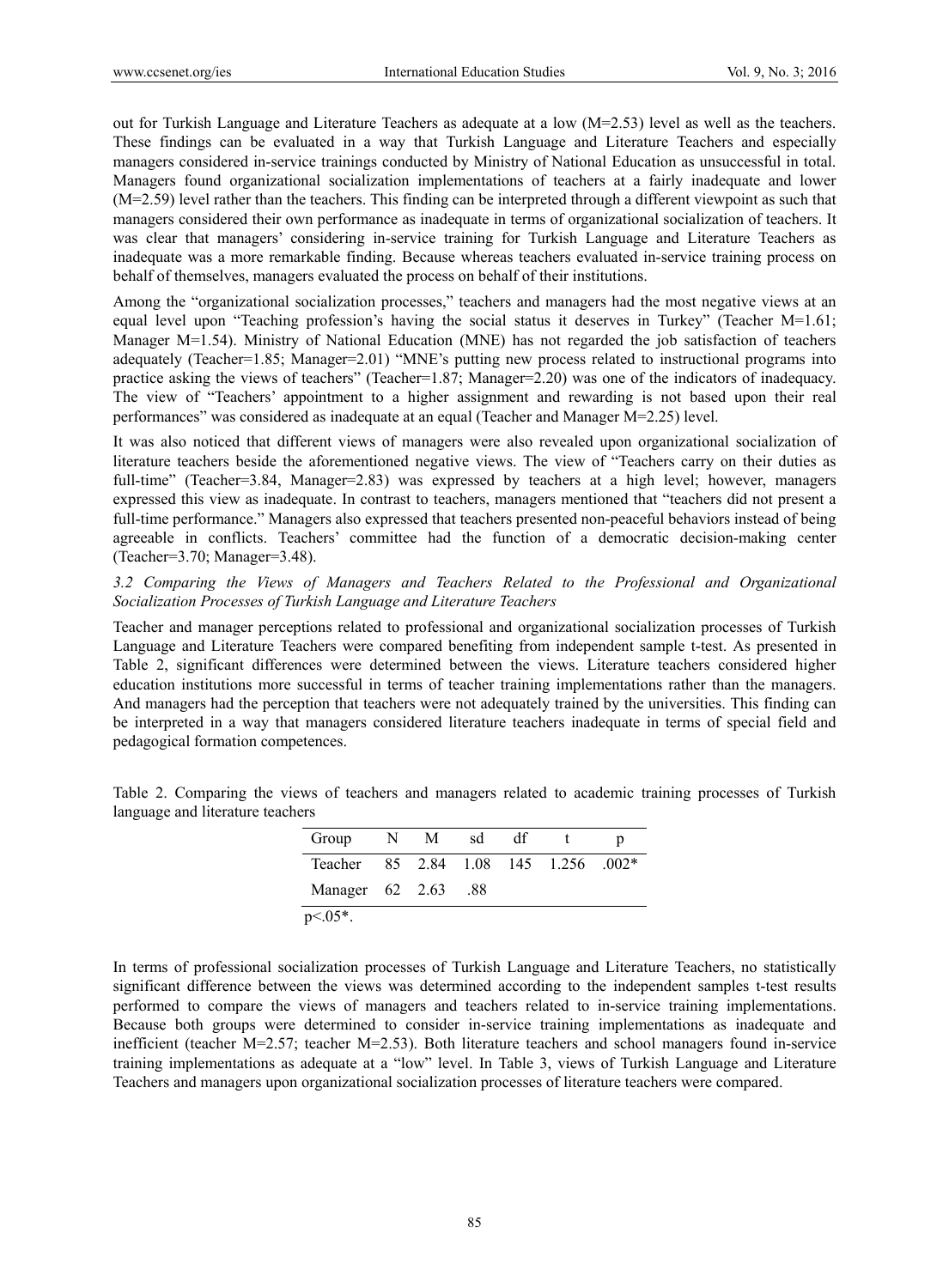| Group                                | N | $\blacksquare$ | sd  | df |  |
|--------------------------------------|---|----------------|-----|----|--|
| Teacher 85 2.83 1.14 145 1.394 .000* |   |                |     |    |  |
| Manager 62 2.59                      |   |                | .90 |    |  |
| $p<0.05*$ .                          |   |                |     |    |  |

Table 3. Comparing the views of teachers and managers related to organizational socialization implementations of Turkish language and literature teachers

As could be seen in Table 3, literature teachers considered themselves more adequate at organizational socialization implementations. However, it was determined that managers perceived the organizational socialization processes of literature teachers at a "low" level, and there were significant differences between the views. The reason for managers to consider "organizational socialization processes" of literature teachers as very inadequate was their considering their performance and "adaptation, commitment and devotion" to their assignment away from the targeted level.

### **4. Discussions**

Total success of educational organizations depends upon maintaining management and training activities efficiently in coordination. According to "Turkish Language and Literature Teachers' Socialization" research, literature teachers and managers grabbed attention to the fact that social status of teaching profession has not been regarded much in Turkey. Both managers and teachers emphasized the inefficiency of in-service training implementations in terms of lifelong learning. The managers mentioned that universities were unsuccessful on training Turkish Language and Literature Teachers. Managers also considered their performance related to organizational socialization implementations of literature teachers as inadequate.

Professional and organizational socialization processes of teachers should be made more efficient in terms of teaching leadership and teacher leadership competences. However, it was concluded in this research that school managers did not consider universities adequate in terms of "academic training implementations of literature teachers." This proved that theory-practice integrity could not be provided during teacher training processes.

Significant effects of educational institutions upon teachers and teachers upon institutions reflect the situation of "interaction." However, it was determined in this research that "adaptation, commitment and devotion processes" could not ben actualized efficiently in terms of organizational socialization of literature teachers. Literature teachers and managers emphasized that especially "in-service training" is on the threshold of inadequacy. Moreover, academic training of literature teachers and organizational socialization implementations are away from efficiency that will increase the commitment of teachers into their profession. Teachers consider their socialization adequate, whereas managers evaluate this situation in contrast.

It was determined in "Literature Teachers' Socialization Research" that Ministry of National Education could not provide teachers to play an efficient role in democratic management processes. In this sense, it was revealed that job satisfaction of teachers has not been regarded much, and opinions of teachers have not been asked upon outing new curriculums into practice. However, it is essential for management to provide participation of the affected into decision-making. In accordance with the research results, the suggestions below were offered:

- In order to provide professional and organizational socialization of Turkish Language and Literature Teachers, national standards related to this branch should be developed.
- This study was carried out on axis of literature teachers and managers; therefore, carrying out similar studies upon teachers of other branches is important in terms of findings and result evaluation.
- Opinions of teachers should be asked upon efficiency level of the in-service training activities; moreover, in-service training activities should be organized in accordance with needs and expectations of teachers.
- Universities should provide all teachers, especially literature teachers, to be trained as open to self-criticism and changing, innovative and modern during trainings.
- Universities should take feedback from Ministry of Education, students, and non-governmental organizations for training teachers, should be transparent against possible criticisms and suggestions, and carry out studies upon this issue.
- MNE (Ministry of National Education) should regard job satisfaction of teachers, and play an active role upon teaching profession's having the social status it deserves.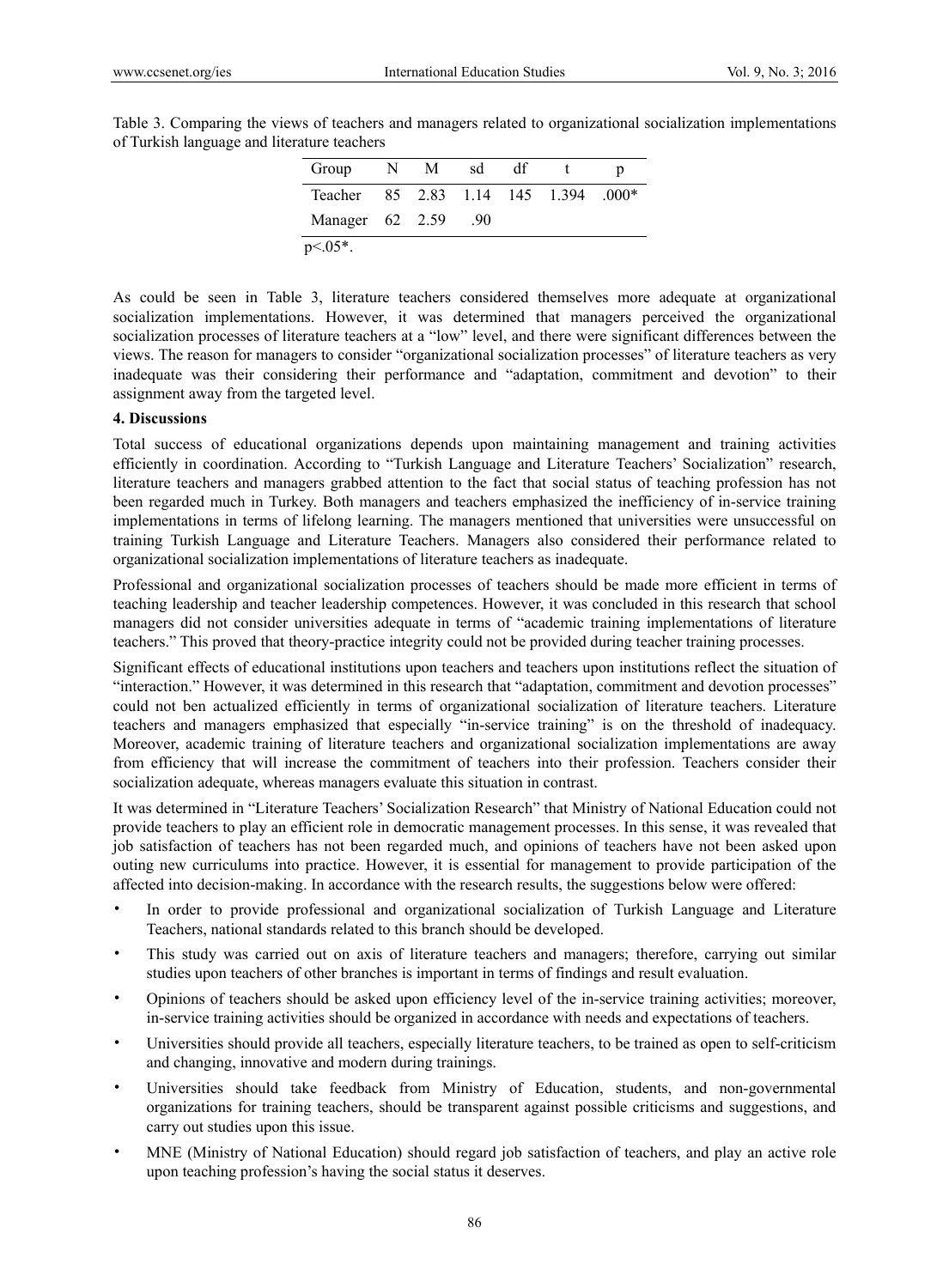• Teachers should take more active roles in social activities; and the situations related to their "adaptation, commitment and devotion" to the profession should be revised.

#### **References**

Baki, A. (2009). Türkiye'de alan öğretmeni yetiştirme programlarının ve politikalarının değerlendirilmesi. *Eğitimde Yansımalar IX: Türkiye'nin Öğretmen Yetiştirme Çıkmazı Ulusal Sempozyumu* (ss. 56-65). [in Turkish] Başkent Üniversitesi Avni Akyol Konferans Salonu 12-13 Kasım 2009. Ankara: Öğretmen Hüseyin Hüsnü TEKIŞIK Eğitim Araştırma Geliştirme Vakfı Yayınları.

Balcı, A. (2009). *Sosyal bilimlerde araştırma yöntem, teknik ve ilkeler (7. baskı)*. Ankara: Pegem A Akademi.

- Balcı, A., Baltacı, A., Fidan, T., Cereci, C., & Acar, U. (2012). The Relationship of Organizational Socialization to Organizational Identification and Organizational Citizenship: A Search on Turkish Primary School Administrators [in Turkish]. *Eğitim Bilimleri Araştırmaları Dergisi, 2*(2), 47-73.
- Bıyıklı, Ş. (2013). Edebiyat eğitimi ve ideolojik bağlamı [in Turkish]. *Eğitime Bakış, 9*(26), 75-80.
- Burgaz, B., & Özbaş, M. (2013). *Öğretmenlerin Hizmet Öncesi Akademik Yetişme ve Hizmet İçi Sosyalleşme Süreçlerine İlişkin Öğretmen ve yönetici Algıları* [in Turkish] Marmara Üniversitesi Atatürk Eğitim Fakültesi 9-13 Kasım 2013 İstanbul. 8. Ulusal Eğitim Yönetimi Kongresi Marmara Üniversitesi Atatürk Eğitim Fakültesi 8. Ulusal Eğitim Yönetimi Kongresi Bildiri Özetleri Kitabı: 410-411. Retrieved from http://www.eyk8.org-http://eyk8.marmara.edu.tr
- Calık, C. (2006). The changing role and importance of training in the organizational socalization process [in Turkish]. *Kastamonu Eğitim Dergisi, 14*(1), 1-10.
- Çelik, T. (2011). *Dil ve edebiyat öğretimi*. Ankara: Anı Yayıncılık.
- Çetin, İ. (2010). *Türk dili ve edebiyatı öğretiminin yasal temelleri*. Editör: İ. Çetin. Dil ve Edebiyat Öğretim Yöntemleri (ss. 23-34). Ankara: Nobel Yayın Dağıtım.
- Coşkun, M. (2006). Solution proposals about teaching Turkish language and literature matters in western universities context [in Turkish]. *Milli Eğitim, 169*, 57-74.
- Demiral, H. (2006). Articles concerning turkish language and literature education programs in varlik journal (1933-1960)\* [in Turkish]. *Milli Eğitim, 169*, 297-307.
- Demirel, Ö. (1999). *Planlamadan değerlendirmeye öğretme sanatı*. Ankara: Pegem A Yayıncılık.
- Dilidüzgün, S. (2002). *Türkçe ve edebiyat öğretmenliği eğitimi*. Nasıl Bir Edebiyat Eğitimi Bildiriler Kitabı (ss. 103-109). İstanbul: ÇYDD Beyoğlu Şubesi Yayınları.
- Erdinç, İ. (2002). *Edebiyat öğretiminin sorunları çözüm yolları*. Nasıl Bir Edebiyat Eğitimi Bildiriler Kitabı (ss. 122-125). İstanbul: ÇYDD Beyoğlu Şubesi Yayınları.
- Ergin, O. (1977). *Türk maarif tarihi*. İstanbul: Eser Matbaası.
- Ferguson, G. A., & Takane, Y. (2005). *Statistical analysis in psychology and education* (6th ed.). Montreal, Quebec: McGraw-Hill Ryerson Ltd.
- Güzel, A. (2014). *Edebiyat eğitiminde amaçlar ve bu amaçlara yönelik yöntem, teknik ve örnek uygulamalar* [in Turkish]. 1. Uluslararası Türk Dili ve Edebiyatları Öğretimi Sempozyumu Bildirileri (ss. 101-114). 1. Uluslararası Türk Dili ve Edebiyatları Öğretimi Sempozyumu 21-24 Ekim 2010. Ankara: Türk Dil Kurumu Yayınları.
- Kaçalin, M. S., & Benzer, A. (2006). *Müfredat programlarında okuma eğitimi*. Edebiyat, Edebiyat Öğretimi ve Deyişbilim Yazıları (ss. 420-428). Ankara: Pegem A Yayıncılık.
- Karahan, L. (2014). *Dil bilgisi öğretiminde örnek seçimi*. 1. Uluslararası Türk Dili ve Edebiyatları Öğretimi Sempozyumu Bildirileri (ss. 139-145) [in Turkish] 1. Uluslararası Türk Dili ve Edebiyatları Öğretimi Sempozyumu 21-24 Ekim 2010. Ankara: Türk Dil Kurumu Yayınları.
- Karakuş, İ. (2000). *Türkçe Türk dili ve edebiyatı öğretimi (öğretmen el kitabı)*. Ankara: Sistem Ofset Yayınları.
- Karasar, N. (2012). *Bilimsel araştırma yöntemi (14. Baskı)*. Ankara: Nobel Yayın Dağıtım.
- Kartal, S. (2006). The Role of Preparative and Basic Education on the Organizational Socializations of Candidate Civil Servants [in Turkish]. *Süleyman Demirel Üniversitesi Burdur Eğitim Fakültesi Dergisi, 7*(11), 131-143.
- Kavcar, C. (2003). Türk dili ve edebiyatı programı ile ilgili yeni çalışmalar. *Türklük Bilimi*